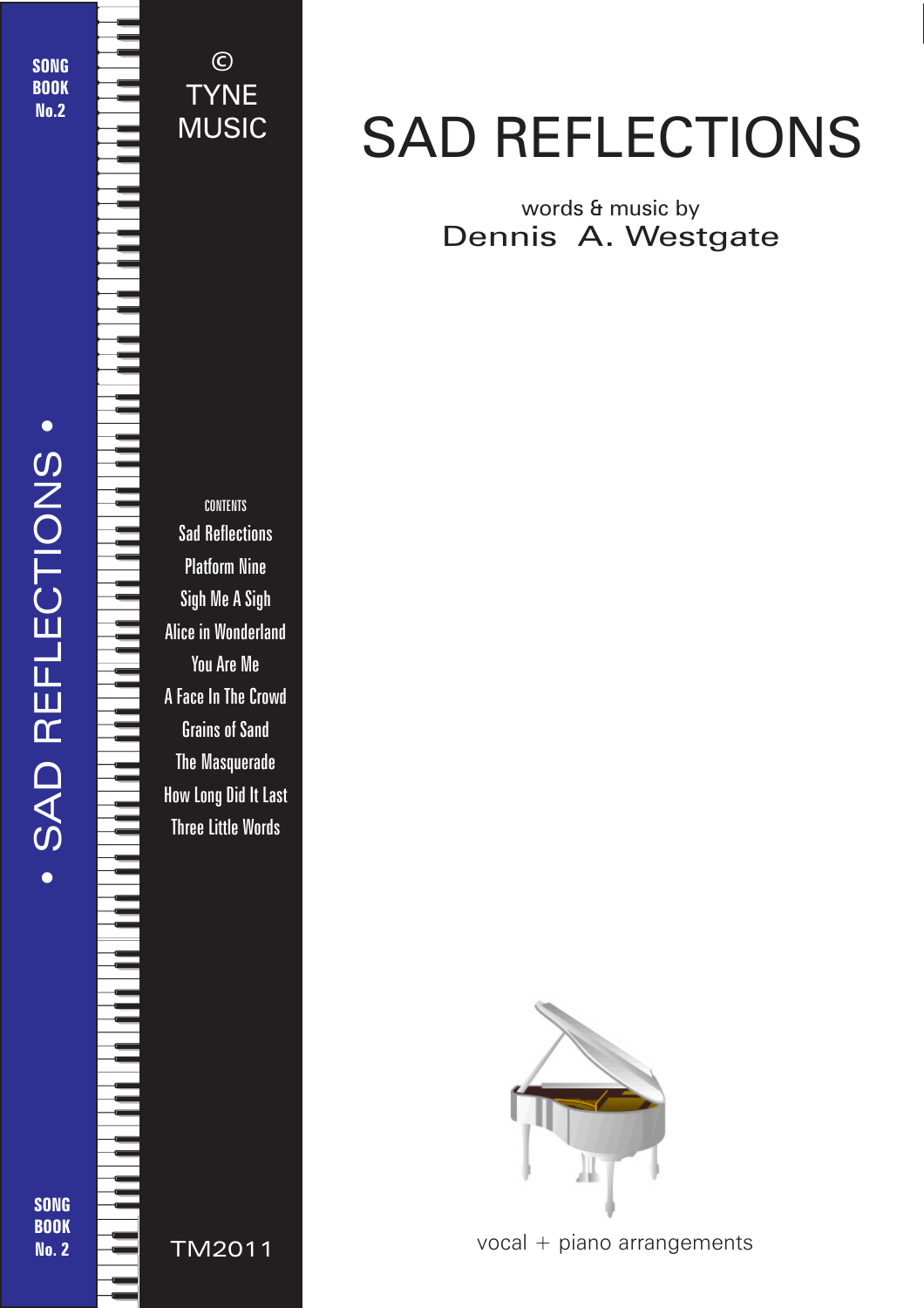

# SAD REFLECTIONS

#### Words & Music by DENNIS A. WESTGATE

Following on from my first album 'Sad Reflections' is another collection of love songs selected from some of my musical plays.

Just how many songs have been written over the centuries I wouldn't care to estimate, but affairs of the heart in all its many temperaments, is a subject that composers and poets, young and old, have been and hopefully, will always be inpired to write about.

For songwriters and lyricists, there has always been plenty of scope for interpretation, especially when love is the dominant factor in the storytelling and I offer no excuse for my own musings on this powerful, passionate, dangerous, delightful and delirious emotion.



**© 2018 TYNE MUSIC** All rights reserved

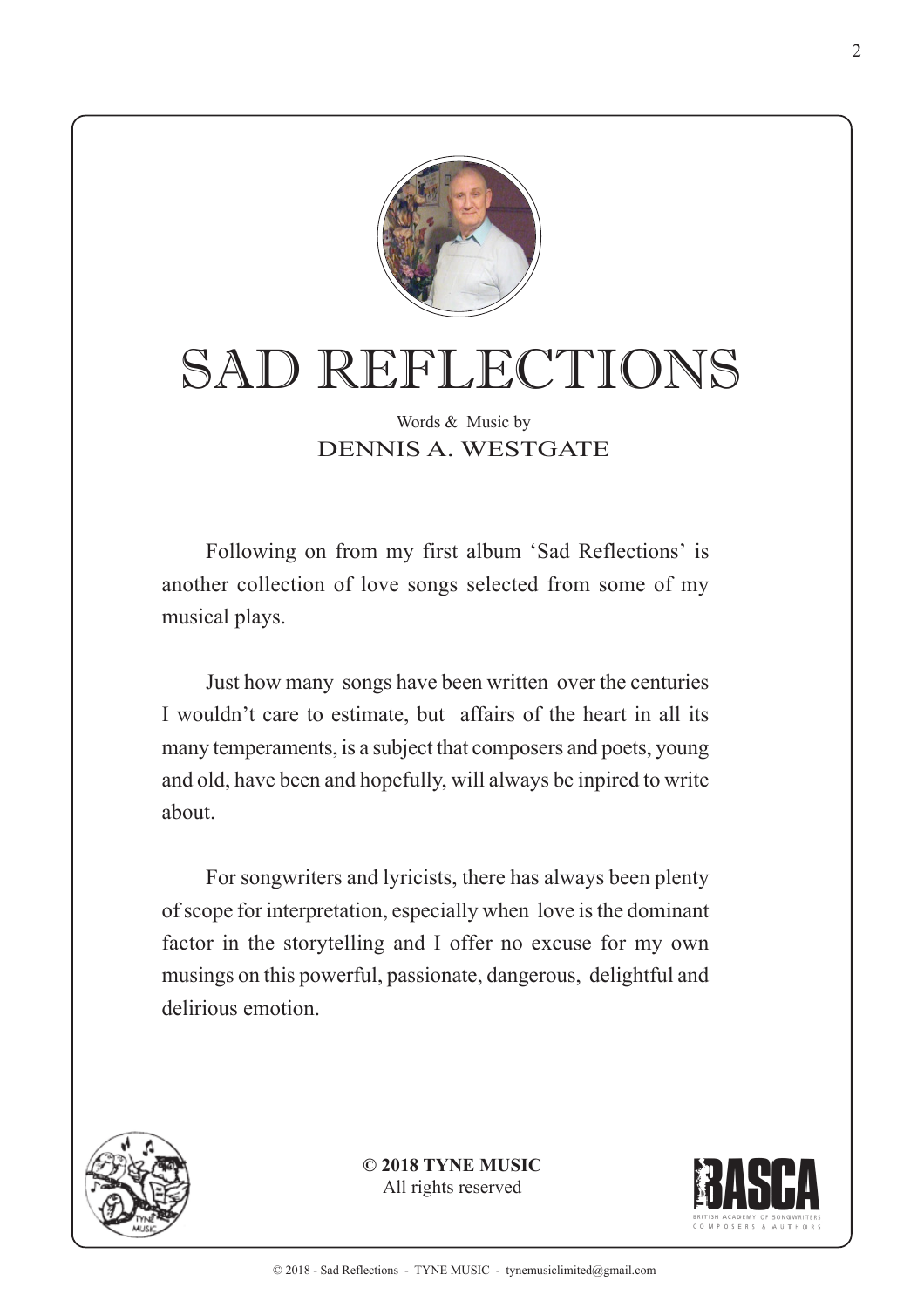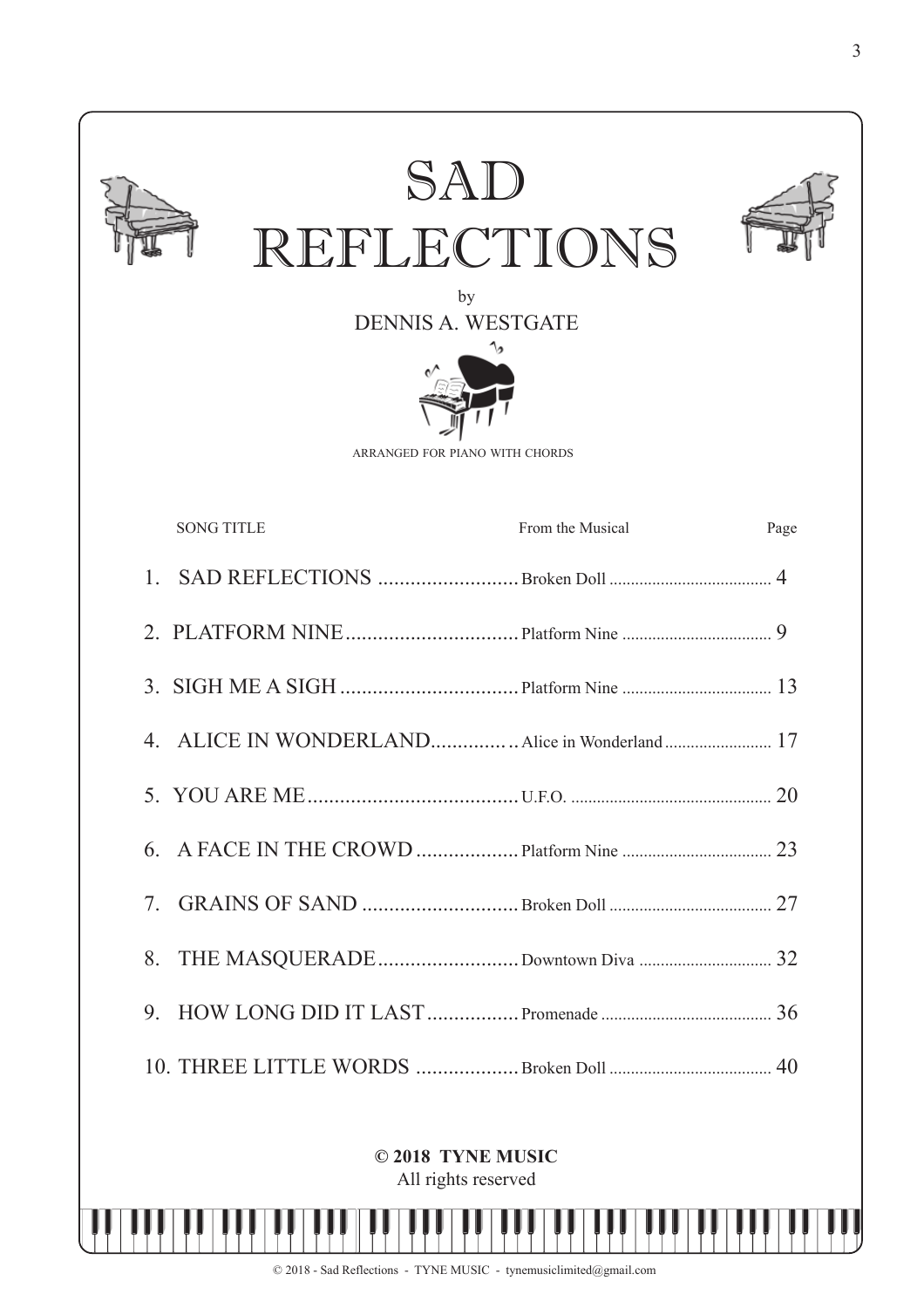### SAD REFLECTIONS

### SAD REFLECTIONS

The people that we meet The talk with laughing friends The sound of dancing feet In a dream that never ends I lie awake each night With these pictures on my mind Remembering the days I spent with you

The days I spend alone With just a photograph A heart without a home Is a heart without a laugh A smile within a tear Is no stranger to these eyes When I remember days I spent with you

And when people say I'll forget you someday Pictures of you fill my mind And try though I may to forget you each day I can't leave the memories behind

The laughter in these eyes Now sadly filled with pain The inner heart that cries Like the Winter's icy rain A love that slowly dies is another Spring again When I remember days I spent with you



*One of the 15 musical numbers from 'BROKEN DOLL'*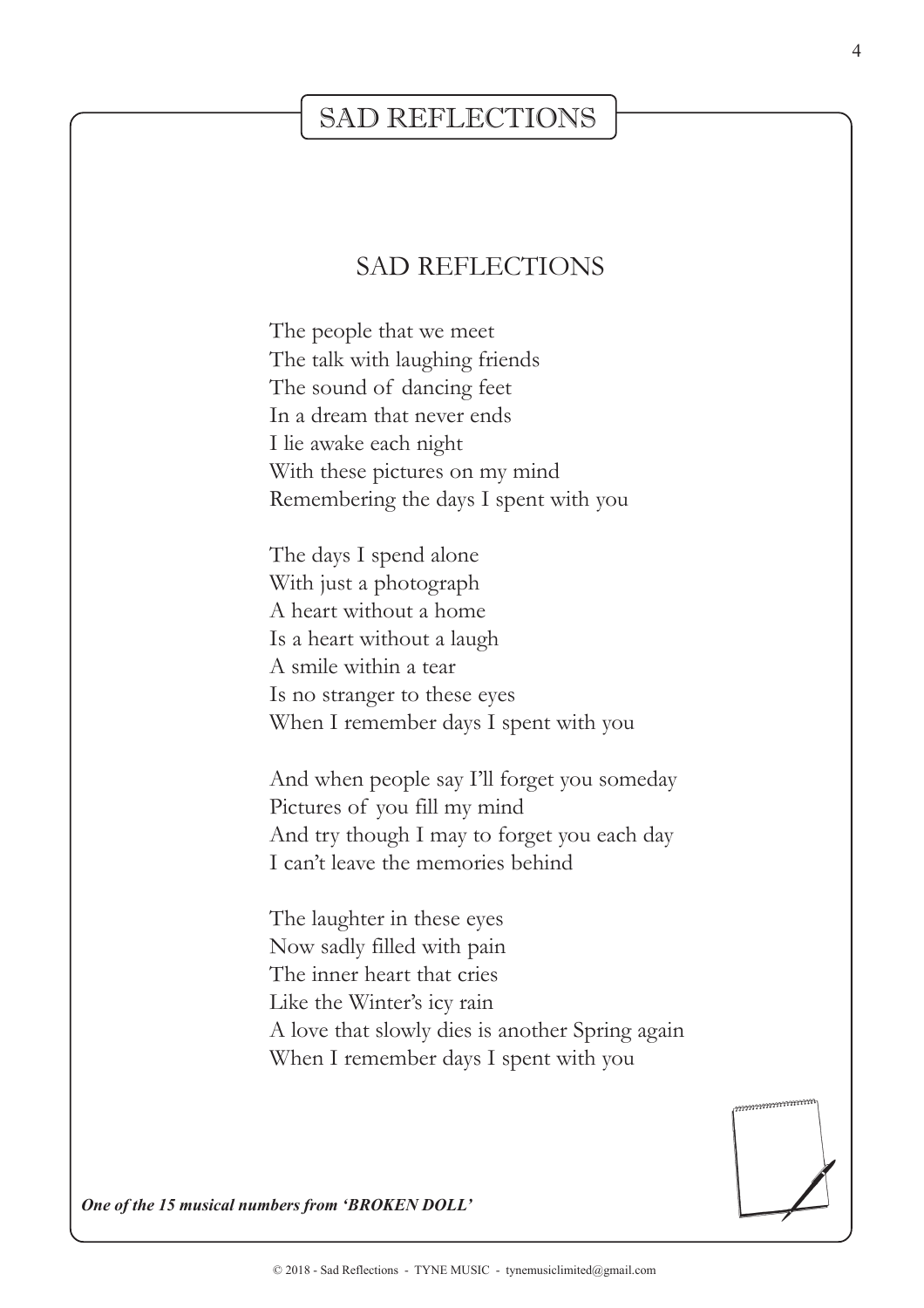## **Sad Reflections**



5